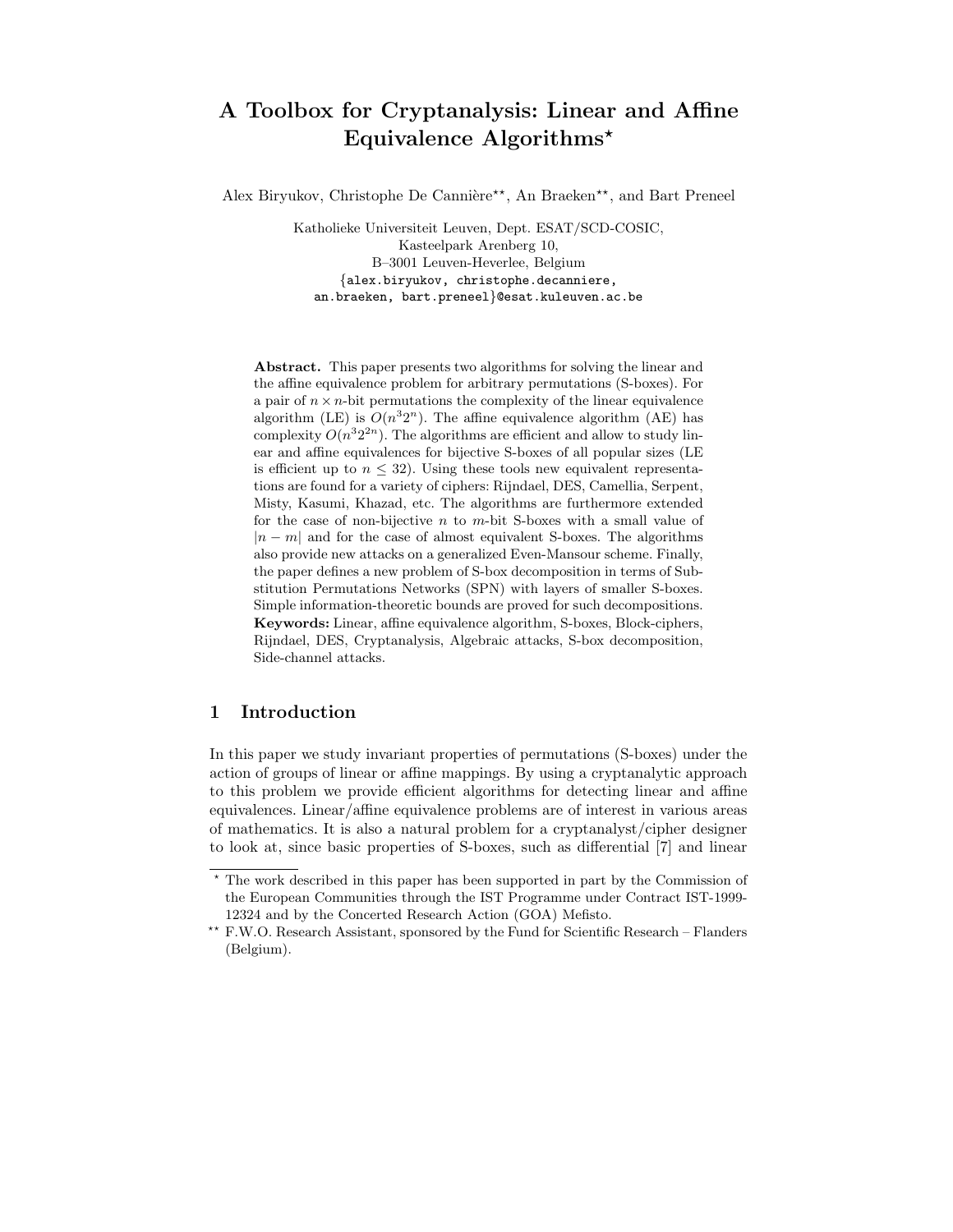properties [20] are invariant under these transformations. An efficient algorithmic tool allows to study the properties of a whole equivalence class by analyzing a single representative. Further motivations to study this problem are: deeper understanding of Rijndael  $(AES)$  [13] – a block cipher with nice algebraic structure; recent interest in potential algebraic attacks [10, 22]; and the discovery of a variety of equivalent representations for the AES [4, 15] and other ciphers. Such representations help to describe ciphers with simpler systems of low-degree equations, allow more efficient implementations, and are very useful in the design of countermeasures against side-channel attacks. These problems show that it is essential to have a toolbox of generic algebraic algorithms for the analysis and design of block ciphers. This paper makes one step in this direction.

We provide algorithms that can quickly test if two S-boxes  $S_1$  and  $S_2$  are equivalent, i.e., if there exist (linear or affine) mappings  $A_1, A_2$  such that  $A_2 \circ S_1 \circ$  $A_1 = S_2$ . The complexity of our linear equivalence algorithm (LE) is  $O(n^3 2^n)$ , and the affine equivalence algorithm (AE) has complexity  $O(n^3 2^{2n})$ . Within these complexities, both algorithms will either return the mappings  $A_1$  and  $A_2$ , or detect that the S-boxes are inequivalent. This should be compared with  $O(2^{n^2})$ for a naive algorithm that guesses one of the mappings. We solve the affine equivalence problem by finding unique representatives for the linear equivalence classes – a method of interest in itself. The efficiency of the given algorithms allows to find linear equivalences for  $n$  up to 32 and affine equivalences for  $n$  up to 17, which covers most of the S-boxes used in modern symmetric primitives and allows to study partial functions composed of several S-boxes and portions of the mixing layers. We extend our results for the case of non-bijective S-boxes with n input bits and m output bits when the input/output deficiency  $|n - m|$ is small. Another interesting extension is the search for almost equivalent Sboxes, which is as efficient as the basic algorithms. This tool will be of interest to the cryptanalyst/cipher designer since it allows to check quickly if a certain S-box is close to the set of affine functions or if two S-boxes, one with unknown structure and the other with known algebraic structure are almost equivalent. This approach induces an interesting metric in the space of affine equivalence classes of S-boxes.

Using our toolbox of algorithms we find that many S-boxes of popular ciphers are self-affine equivalent, which allows to produce equivalent representations of these ciphers. Among the examples are: AES (for which we show more non-trivial dual ciphers than in "The Book of Rijndaels" [4]), DES, Serpent, Misty, Kasumi, Khazad, etc. We also compare the original S-boxes of DES and the strengthened set  $S^5$ DES [18]. It is easy to observe that there is much less variety in the set of classes of the more recent S-boxes, which is a consequence of the introduction of additional design criteria.

We also show that our algorithms can be viewed as attack algorithms against a generalized Even-Mansour scheme (with secret affine mappings instead of XORs of constant secret keys). Finally we introduce a new S-box decomposition problem: the problem of finding SPNs with layers of smaller S-boxes equivalent to a single large S-box. This problem is natural in the context of algebraic at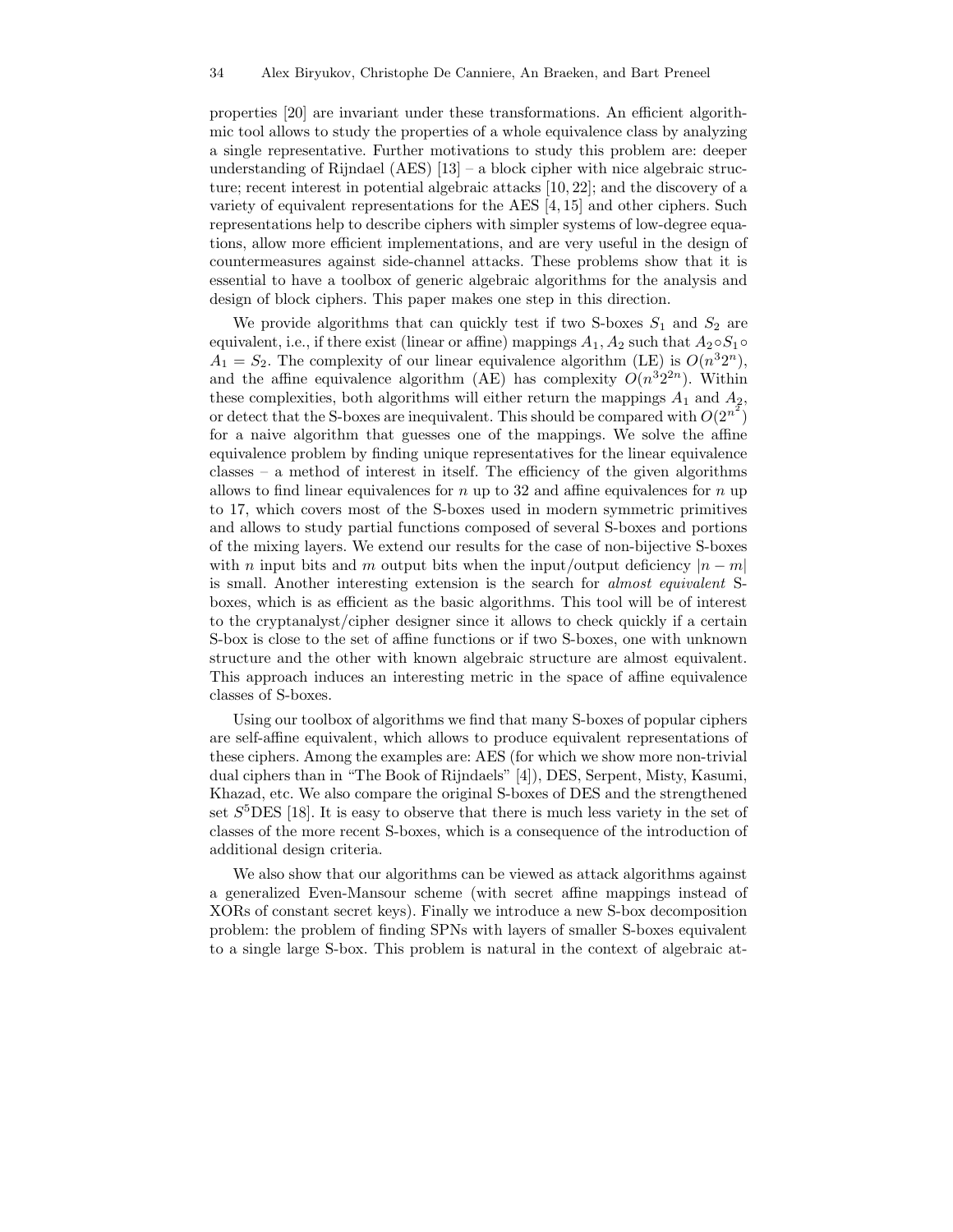tacks on ciphers and also in the context of efficient hardware implementations for large lookup tables. We show simple lower bounds for this S-box decomposition problem. For 8-bit S-boxes the bound is 20 layers of 4-bit S-box SPNs, which may imply that 8-bit S-boxes are too small to withstand potential algebraic attacks [10]. Exactly how relevant the algebraic attacks are and whether suboptimal S-box decomposition algorithms exist is a matter of future research.

This paper is organized as follows: in Sect. 2 and 3 we describe our linear equivalence and affine equivalence algorithms. In Sect. 4 we describe extensions of these algorithms to non-bijective S-boxes and to almost-equivalent S-boxes. In Sect. 5 we discuss self-equivalences found in S-boxes of various ciphers and corresponding equivalent representations of AES, DES, Camellia, Serpent, Misty, Kasumi and Khazad. In Sect. 6 we apply our algorithms to a generalized Even-Mansour scheme. Sect. 7 provides a few results on the S-box decomposition problem. Finally Sect. 8 summarizes the paper.

## 2 The Linear Equivalence Algorithm (LE)

In this section we provide an efficient algorithm for solving the linear equivalence problem for  $n \times n$ -bit S-boxes. Here and in the rest of this paper, by *linear* mapping we mean a mapping  $L(x)$  over  $GF(2)^n$  that satisfies  $L(x+y) = L(x) +$  $L(y)$ . It will be useful to think of L as an  $n \times n$  matrix. A mapping is called affine if it can be written as  $A(x) = L(x) + c$  with some constant  $c \in GF(2)^n$ . The algorithms we will describe can be generalized to arbitrary fields. Note that the algorithm in this section is very similar to the "to and fro" algorithm used to solve the polynomial isomorphism problem for systems of quadratic equations in [23]. This fact was pointed out to us by an anonymous referee.

Let us consider the problem of checking linear equivalence between two permutations (S-boxes)  $S_1$  and  $S_2$ . The problem is to find two invertible linear mappings  $L_1$  and  $L_2$ , such that  $L_2 \circ S_1 \circ L_1 = S_2$ . A naive approach would be to guess one of the mappings, for example  $L_1$ . Then one can extract  $L_2$ from the equation:  $L_2 = S_2 \circ L_1^{-1} \circ S_1^{-1}$ , and check if it is a linear, invertible mapping. There are  $O(2^{n^2})$  choices of invertible linear mappings over *n*-bit vectors. For each guess one will need about  $n^3$  steps to check for linearity and invertibility using Gaussian elimination. For large  $n$  we could benefit from the asymptotically faster Coppersmith-Winograd's method [11] of  $O(n^{2.376})$ . However, for  $n \leq 32$ , which is of main practical interest, we can use 32-bit processor instructions to bring the complexity to  $n^2$  steps. In total the naive algorithm would require  $O(n^3 2^{n^2})$  steps (a similar naive affine equivalence algorithm will use  $O(n^3 2^{n(n+1)})$ . For  $n = 6$  this approach will require about  $2^{44}$  steps.

Improving the naive approach is easy: we need only  $n$  equations in order to check  $L_2$  for invertibility and linearity. If one guesses only  $\log_2 n$  vectors from  $L_1$  one may span a space of n points (by trying all linear combinations of the guessed vectors), evaluate the results through  $L_1$ ,  $S_1$  and  $S_2$  and have n constraints required to check for linearity of  $L_2$ . If the n new equations are not independent one will need to guess additional vectors of  $L_1$ . Such an algorithm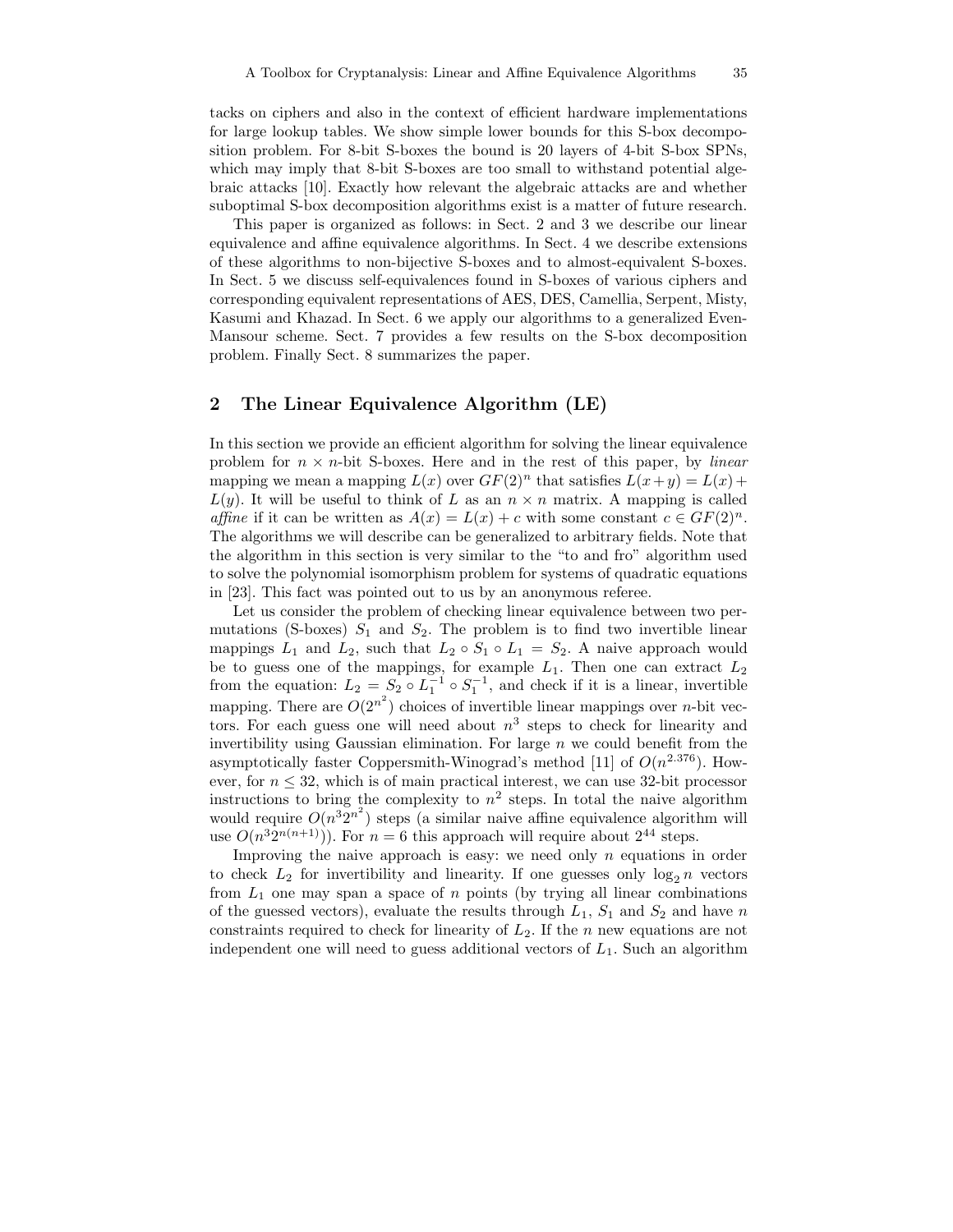would require guessing of  $n \log_2 n$  bits of  $L_1$  and the total complexity would be  $O(n^32^{n \log n})$ . Below we will show a much more efficient algorithm, which stays feasible for much higher values of n (up to  $n = 32$ ).

Another natural approach to the linear equivalence problem would be to follow a reduction from a Boolean linear equivalence problem. Recently a new heuristic algorithm for the Boolean equivalence problem was described by Fuller and Millan in [15]. They propose an algorithm based on the distribution of the Walsh-Hadamard transform and the autocorrelation. The complexity of this algorithm is roughly  $n^n$ , which is already a higher complexity than for the algorithms we present in this paper. Trying to adapt Fuller-Millan's approach, one might decide to build difference distribution [7] (or linear approximation [20]) tables for the two S-boxes and to match the frequencies between the tables after applying small changes to the S-boxes. However, the construction of a difference distribution table for a  $n \times n$ -bit S-box requires  $O(2^{2n})$  steps and memory; creating a linear approximation table takes  $O(n2^{2n})$  steps and  $O(2^{2n})$  memory. Thus an algorithm using frequencies in such tables seems to be lower bounded by  $O(2^{2n})$  steps. Note that for strong ciphers frequency profiles in such tables are artificially flattened, which will make any such algorithm even harder to apply.

#### 2.1 Our Linear Equivalence Algorithm

In our algorithm we exploit two ideas. The first one we call a needlework effect in which guesses of portions from  $L_1$  provide us with free knowledge of the values of  $L_2$ . These new values from  $L_2$  allow us to extract new free information about  $L_1$ , etc. This process is supported by a second observation, which we call exponential amplification of guesses, which happens due to the linear (affine) structure of the mappings. The idea is that knowing k vectors from the mapping  $L_1$ , we know  $2<sup>k</sup>$  linear combinations of these vectors for free. Now we are ready to describe our algorithm.

In the description we use the following notation: the linear mappings  $L_1$  and  $L_2$  will be denoted by A and  $B^{-1}$  respectively. The sets  $C_A, C_B$  are the sets of *checked* points for which the mapping  $(A \text{ or } B$  respectively) is known. By construction, these sets will also contain all the linear combinations of known points. The sets  $U_A, U_B$  are the sets of yet unknown points. The sets  $N_A, N_B$  describe all the *new* points for which we know the mapping (either  $A$  or  $B$ , respectively), but which are linearly independent from points of  $C_A$  or  $C_B$ , respectively. The sets  $C, N$  and  $U$  are always disjoint. We introduce the following natural notation for operations on sets:

$$
F(W) = \{F(x) \mid x \in W\}
$$
\n<sup>(1)</sup>

$$
W \oplus c = \{x \oplus c \mid x \in W\}.
$$
 (2)

Starting with the empty sets  $C_A, C_B$  (no points known), and the complete unknown sets  $U_A, U_B$ , we make initial guesses for the value  $A(x)$  for some point x, and place it into  $N_A$ . Usually two guesses would be sufficient in order to start the exponential amplification process. However we can do better if  $S_1(0) \neq 0$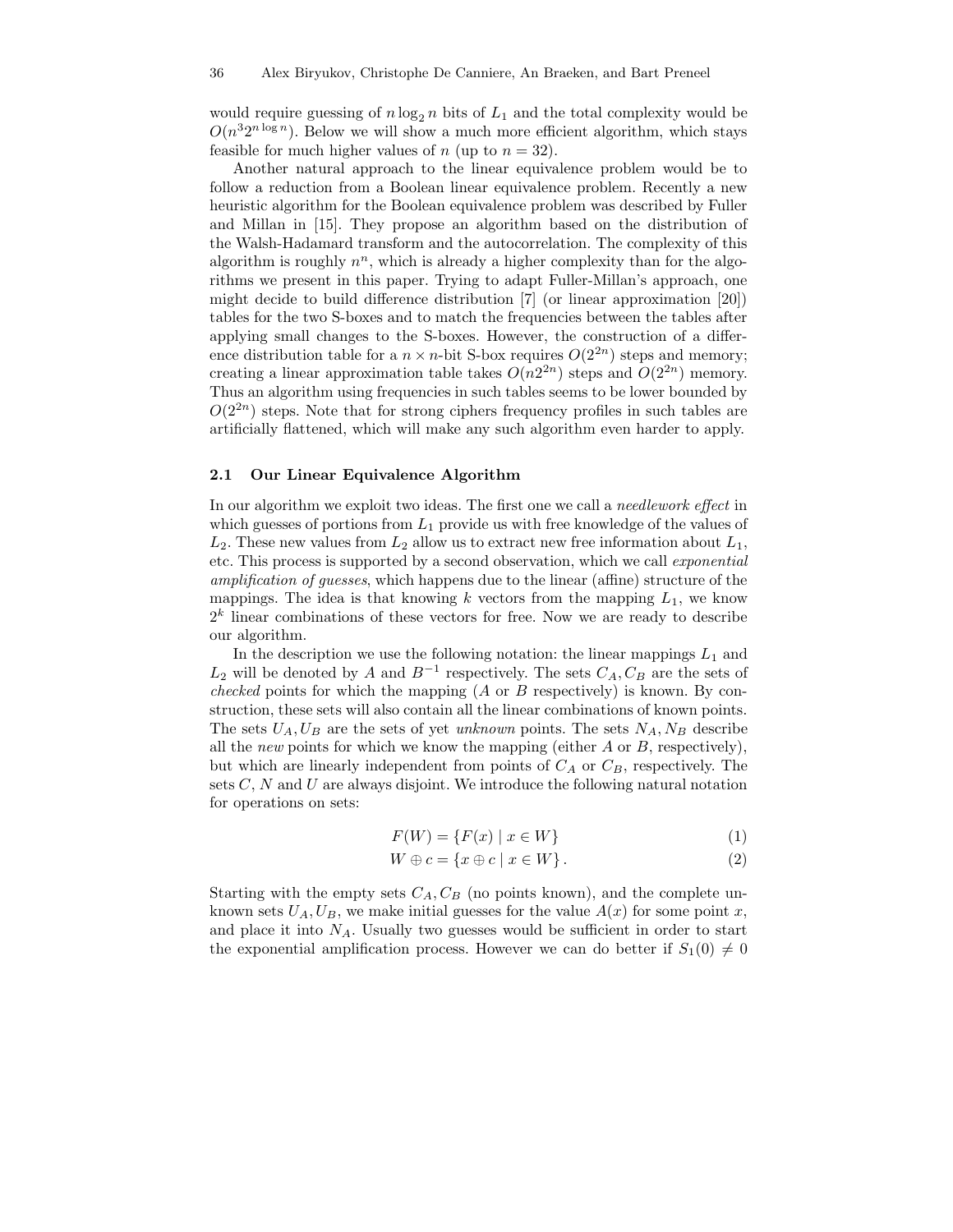and thus  $S_2(0) \neq 0^1$ . In such a case we can add the value of 0 to both  $N_A$ and  $N_B$ . Using the fact that  $A(0) = B(0) = 0$  we can start with less initial guessing, which saves us a factor of  $2<sup>n</sup>$  in complexity. The algorithm follows the implications of the initial guess until we have enough vectors for  $A$  or  $B$  to either reach a contradiction or have  $n$  independent vectors completely defining the mapping. If we obtain a mapping that is either non-invertible or non-linear, we reject the incorrect guess. Otherwise we check all the points of both mappings to avoid degenerate cases of "almost" affine mappings (we exploit this feature in Sect. 4.3).

#### Linear Equivalence (LE)

 $U_A \Leftarrow \{0, 1\}^n; U_B \Leftarrow \{0, 1\}^n$  $N_A \Leftarrow \varnothing; N_B \Leftarrow \varnothing$  $C_A \Leftarrow \emptyset$ ;  $C_B \Leftarrow \emptyset$ while  $(U_A \neq \emptyset$  and  $U_B \neq \emptyset)$  or (All guesses rejected) do if  $N_A = \emptyset$  and  $N_B = \emptyset$  then If previous guess rejected, restore  $C_A$ ,  $C_B$ ,  $U_A$ ,  $U_B$ . Guess  $A(x)$  for some  $x \in U_A$ Set  $N_A \Leftarrow \{x\}, U_A \Leftarrow U_A \setminus \{x\}$ end if while  $N_A \neq \emptyset$  do Pick  $x \in N_A$ ;  $N_A \leftarrow N_A \setminus \{x\}$ ;  $N_B \leftarrow S_2(x \oplus C_A) \setminus C_B$  $C_A \Leftarrow C_A \cup (x \oplus C_A)$ if  $|N_B| + \log_2 |C_B|$  > const  $\cdot n$  then if  $B$  is invertible linear mapping then Derive A and check A, B at all points, that are still left in  $U_A$  and  $U_B$ . else Reject latest guess;  $N_A \Leftarrow \emptyset$ ;  $N_B \Leftarrow \emptyset$ end if end if end while while  $N_B \neq \emptyset$  do Pick  $y \in N_B$ ;  $N_B \leftarrow N_B \setminus \{y\}$ ;  $N_A \leftarrow S_2^{-1}(y \oplus C_B) \setminus C_A$  $C_B \leftarrow C_B \cup (y \oplus C_B)$  $\mathbf{if}~|N_B|+\log_2|C_B|>const\cdot n~\mathbf{then}$ if A is invertible linear mapping then Derive B and check A, B at all points, that are still left in  $U_A$  and  $U_B$ . else Reject latest guess;  $N_A \Leftarrow \emptyset$ ;  $N_B \Leftarrow \emptyset$ end if end if end while  $U_A \leftarrow U_A \setminus C_A$ ;  $U_B \leftarrow U_B \setminus C_B$ end while

<sup>&</sup>lt;sup>1</sup> If one S-box maps zero to zero and the other does not, they cannot be linearly equivalent.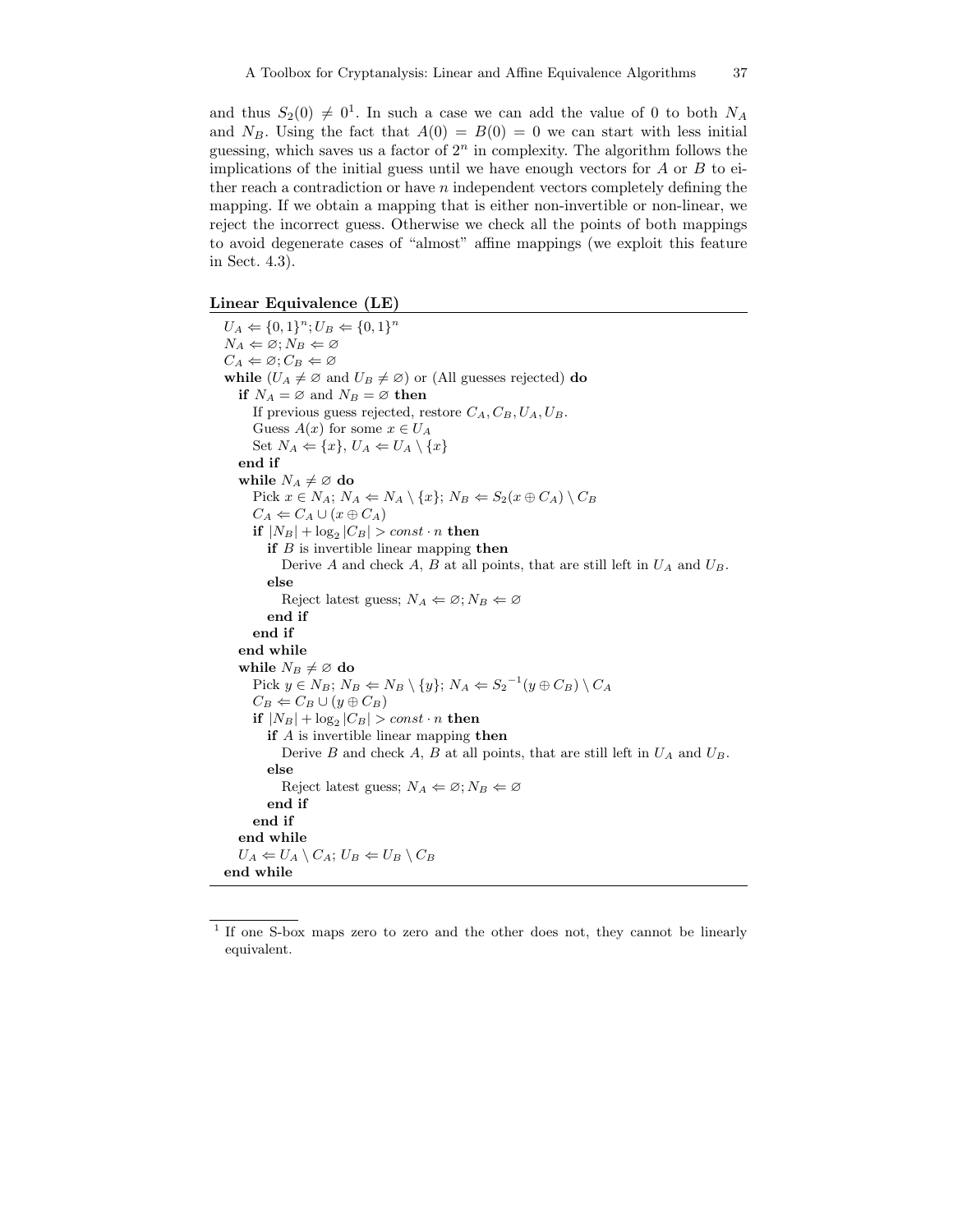

Fig. 1. The relations between the different sets for the LE algorithm.

The complexity of this approach is about  $n^3 \cdot 2^n$  steps (for S-boxes that do not map zero to zero, and  $n^3 \cdot 2^{2n}$  otherwise). In practice our algorithms are faster by taking into account 32-bit operations, which reduce the complexity to  $O(n^22^n)$  as long as  $n \leq 32$ . For 8-bit S-boxes it is about  $2^{14}$  steps. For 16-bit S-boxes it is  $2^{24}$  steps. Table 2 in Appendix A lists the complexities for  $n \leq 32$ .

## 3 The Affine Equivalence Algorithm (AE)

In this section we generalize the equivalence problem to the affine case. This time we want an algorithm that takes two  $n \times n$ -bit S-boxes  $S_1$  and  $S_2$  as input, and checks whether there exists a pair of invertible *affine* mappings  $A_1$  and  $A_2$ such that  $A_2 \circ S_1 \circ A_1 = S_2$ . Each of these affine mappings can be expressed as a linear transform followed by an addition, which allows us to rewrite the affine equivalence relation as  $B^{-1}S_1(A \cdot x \oplus a) \oplus b = S_2(x), \forall x \in \{0,1\}^n$  with A and B invertible  $n \times n$ -bit linear mappings and with n-bit constants a and b.

#### 3.1 Basic Algorithm

As the problem is very similar to the linear equivalence problem, it seems natural to try to reuse the linear algorithm described above. A straightforward solution would be:

```
for all a do
  for all b do
     check whether S_1(x \oplus a) and S_2(x) \oplus b are linearly equivalent
  end for
end for
```
This approach adds a factor  $2^{2n}$  to the complexity of the linear algorithm, bringing the total to  $O(n^3 2^{3n})$ . This algorithm is rather inefficient as the linear equivalence needs to be checked for each pair  $(a, b)$ .<sup>2</sup> In a second approach, we try

<sup>2</sup> Another solution is to avoid guessing the constants by considering linear combinations consisting of only an odd number of points. We need three guesses to initiate this process, hence the total complexity is the same.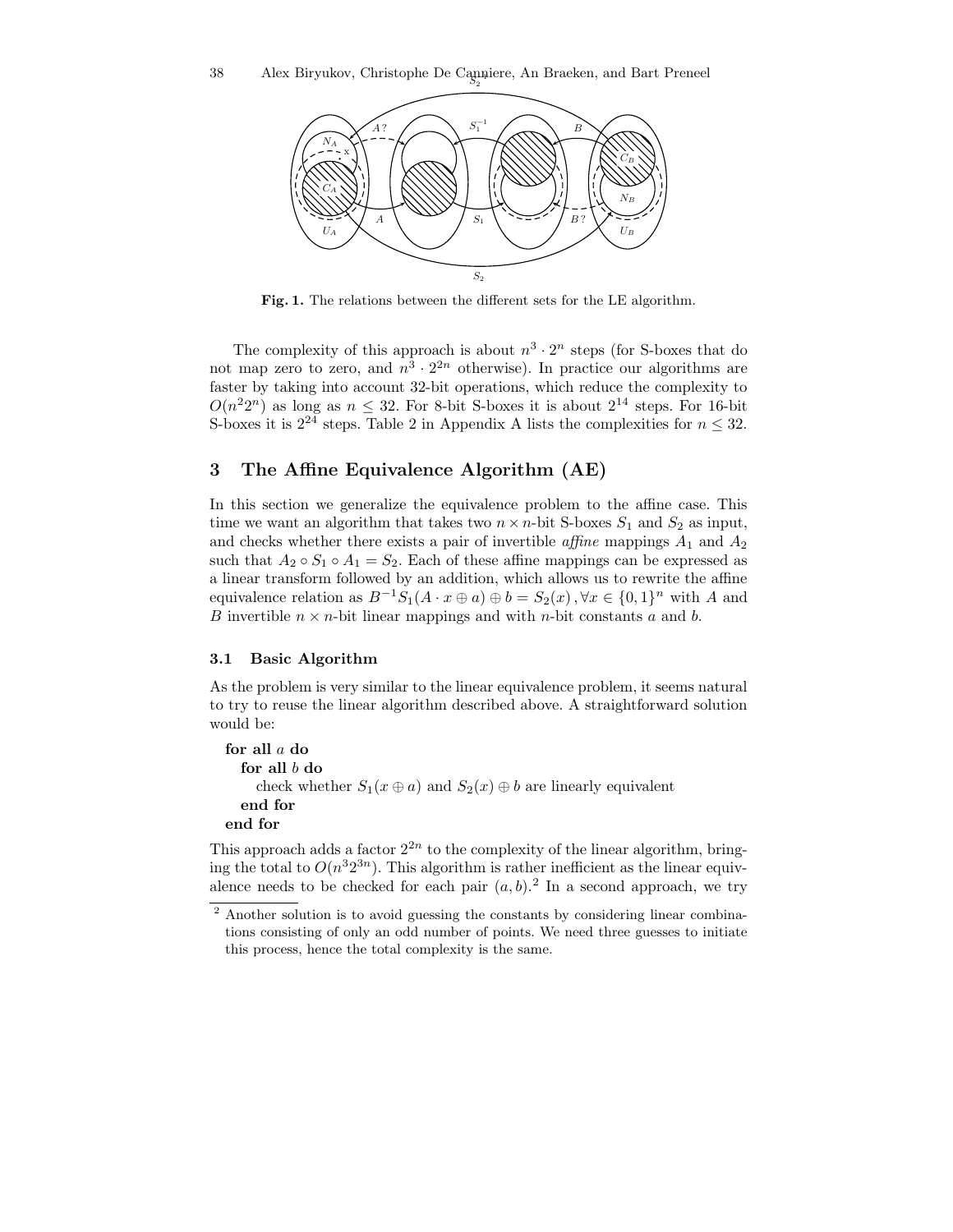to avoid this by assigning a unique representative to each linear equivalence class. Indeed, if we find an efficient method to identify this representative for a given permutation, then we can check for affine equivalence using the following algorithm:

for all a do insert the representative of the lin. equiv. class of  $S_1(x \oplus a)$  in a table  $T_1$ end for for all  $b$  do insert the representative of the lin. equiv. class of  $S_2(x) \oplus b$  in a table  $T_2$ end for if  $T_1 \cap T_2 \neq \emptyset$  then conclude that  $S_1$  and  $S_2$  are affine equivalent end if

The complexity of this second algorithm is about  $2<sup>n</sup>$  times the work needed for finding the linear representative. If the latter requires less than  $O(n^3 2^{2n})$ , then the second approach will outperform the first. Next, we present an algorithm that constructs the representative in  $O(n^3 2^n)$ . As a result, the total complexity of finding affine equivalences is brought down to  $O(n^{3}2^{2n})$ . Table 2 shows these complexities for values of  $n \leq 32$ . The same complexity estimation holds for the case of inequivalent S-boxes.

An additional interesting property of this approach is that it can efficiently solve the problem of finding mutual equivalences in a large set of S-boxes. Due to the fact that the main part of the computation is performed separately for each S-box, the complexity will grow only linearly with the number of S-boxes (and not with the number of possible pairs).

#### 3.2 Finding the Linear Representative

The efficiency of an algorithm that finds the linear representative  $R<sub>S</sub>$  for an S-box S depends on how this unique representative is chosen. In this paper, we decide to define it as follows: if all S-boxes in a linear equivalence class are ordered lexicographically according to their lookup tables, then the smallest is called the representative of the class. With this order the smallest permutation is the identity, and for example, permutation  $[0, 1, 3, 4, 7, 2, 6, 5]$  is smaller than the permutation  $[0, 2, 1, 6, 7, 4, 3, 5]$ .

In order to construct the representative  $R<sub>S</sub>$  for the linear class containing a given S-box S, we use an algorithm that is based on the same principles as the algorithm in Sect. 2.1: after making an initial guess, we incrementally build the linear mappings A and B such that  $R'_S = B^{-1} \circ S \circ A$  is as small as possible. This is repeated and the representative  $R_S$  is obtained by taking the smallest  $R'_S$  over all possible guesses. When explaining the algorithm, we will refer to the same sets  $C_A$ ,  $C_B$ ,  $N_A$ ,  $N_B$ ,  $U_A$  and  $U_B$  as in Sect. 2.1, but as their function throughout the algorithm is slightly different, we first reformulate their definition: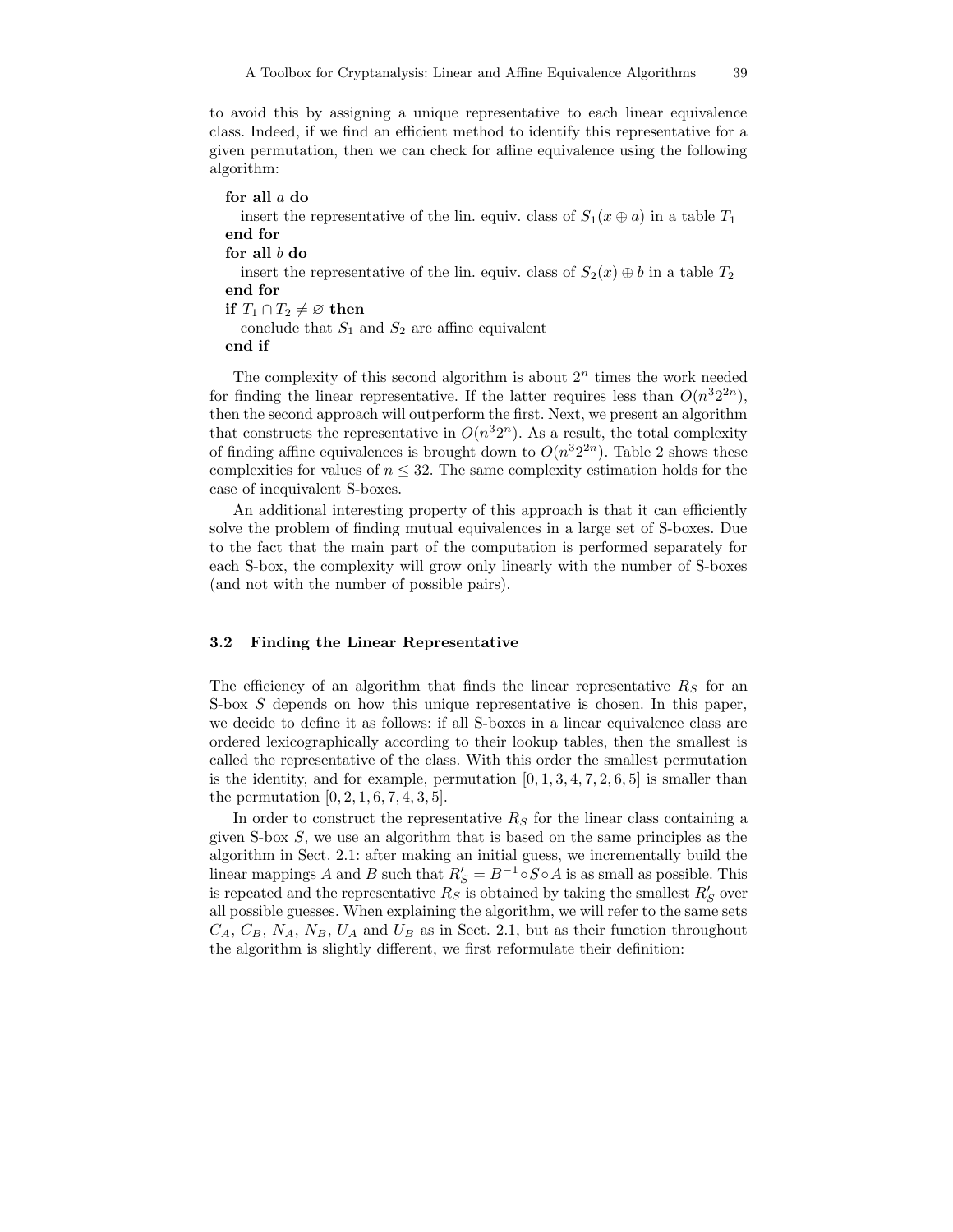

Fig. 2. The relations between the different sets for the AE algorithm.

- **Sets**  $D_A$  and  $D_B$  values for which A or B are known respectively. As A is a linear mapping, any linear combination of points of  $D_A$  will also reside in  $D_A$ . The same is true for  $D_B$ . Note that  $D_A$  and  $D_B$  always include 0.
- Sets  $C_A$  and  $C_B$  points of  $D_A$  that have a corresponding point in  $D_B$  and vice versa, i.e.,  $S \circ A(C_A) = B(C_B)$ . For these values,  $R'_S$  and  $R'_S$ <sup>-1</sup> are known respectively.

Sets  $N_A$  and  $N_B$  – remaining points of  $D_A$  and  $D_B$ . We have that  $S \circ A (N_A) \cap$  $B(N_B) = \varnothing$ .

Sets  $U_A$  and  $U_B$  – values for which A and B can still be chosen. It is important to note that the algorithm will update sets  $D_A$  and  $U_A$  in such a way that  $d < u$  for any  $d \in D_A$  and  $u \in U_A$ .

The main part of the algorithm that finds a candidate  $R'_S$  consists in repeatedly picking the smallest input x for which  $R'_{\mathcal{S}}$  is not known and trying to assign it to the smallest available output  $y$ . Using the definitions above, this may be written as:

```
while N_A \neq \emptyset do
  pick x = \min_{t \in N_A}(t) and y = \min_{t \in U_B}(t)complete B such that B(y) = S \circ A(x) and thus R'_{S}(x) = yupdate all sets according to their definitions
  while N_A = \emptyset and N_B \neq \emptyset do
     pick x = \min_{t \in U_A}(t) and y = \min_{t \in N_B}(t)complete A such that A(x) = S^{-1} \circ B(y) and thus R'_{S}(x) = yupdate all sets according to their definitions
  end while
end while
```
When this algorithm finishes,  $N_A$  and  $N_B$  are both empty. If  $U_A$  and  $U_B$  turn out to be empty as well, then  $R'_S$  is completely defined. In the opposite case, we need to guess A for the smallest point in  $U_A$ . This will add new elements to  $N_A$ , such that we can apply the algorithm once again. To be sure to find the smallest representative, we must repeat this for each possible guess.

In most cases, we will only need to guess  $A$  for a single point, which means that about  $2^n$  possibilities have to be checked. Completely defining  $R'_S$  for a particular guess takes about  $2^n$  steps. However, most guesses will already be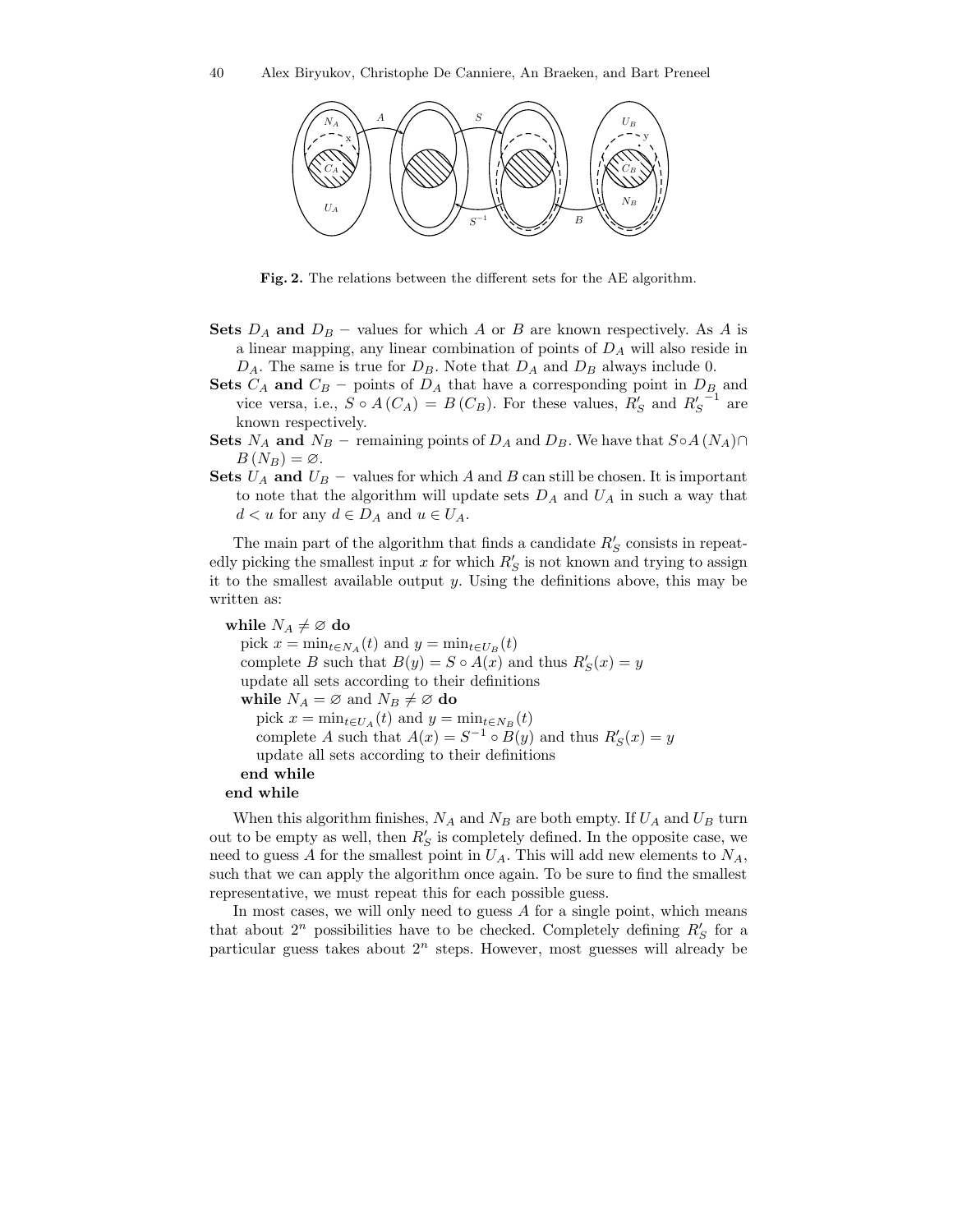rejected after having determined only slightly more than n values, because at that point  $R'_S$  will usually turn out to be larger than the current smallest candidate. Due to this, the total complexity of finding the representative is expected to be  $O(n^32^n)$ .

We now explain how the sets are updated in the previous algorithm. We only consider the case where  $N_A \neq \emptyset$  and  $x = \min_{t \in N_A}(t)$ , but the other case is very similar. The first step is to use the value of  $B(y)$  to derive B for all linear combinations of y and  $D_B$ . This implies that:

$$
D'_B \Leftarrow D_B \cup (D_B \oplus y) \tag{3}
$$

$$
U'_B \Leftarrow U_B \setminus (D_B \oplus y) \tag{4}
$$

Next, the algorithm checks whether any new point inserted in  $D_B$  has a corresponding point in  $D_A$  and updates  $C_B$ ,  $N_B$ ,  $C_A$  and  $N_A$  accordingly:

$$
C'_B \Leftarrow C_B \cup B^{-1} \left[ B \left( D_B \oplus y \right) \cap S \circ A \left( N_A \right) \right],\tag{5}
$$

$$
N'_{B} \Leftarrow N_{B} \cup B^{-1} \left[ B \left( D_{B} \oplus y \right) \setminus S \circ A \left( N_{A} \right) \right],\tag{6}
$$

$$
C'_A \Leftarrow C_A \cup A^{-1} \circ S^{-1} \left[ B \left( D_B \oplus y \right) \cap S \circ A \left( N_A \right) \right],\tag{7}
$$

$$
N'_A \Leftarrow N_A \setminus A^{-1} \circ S^{-1} \left[ B \left( D_B \oplus y \right) \cap S \circ A \left( N_A \right) \right]. \tag{8}
$$

The resulting sets are depicted in dashed lines in Fig. 2.

#### 3.3 A Different Approach using the Birthday Paradox

The efficiency gain obtained in the previous subsections is due to the fact that the computation is split into two parts, each of which depends on a single S-box  $S_1$  or  $S_2$  only. In this subsection, we apply the same idea in a different way and present a second algorithm which is directly based on the birthday method from [23].

In order to explain the algorithm, we will denote the input and corresponding output values of  $S_1$  by  $x_1^i$  and  $y_1^i$ , with  $y_1^i = S_1(x_1^i)$ . For the second S-box  $S_2$ , we use the notations  $x_2^i$  and  $y_2^i$ . Suppose now that we are given a set of pairs  $(x_1^i, y_1^i)$  and a second set of pairs  $(x_2^i, y_2^i)$ , and are asked to determine whether both ordered sets are related by affine transforms, i.e.,  $x_1^i = A_1(x_2^i)$ and  $y_1^i = A_2^{-1}(y_2^i)$  for all i. A straightforward method would be to collect  $n+1$ independent equations  $x_1^i = A_1(x_2^i)$ , perform a Gaussian elimination in order to recover the coefficients of  $A_1$ , and verify if this transform holds for the other values in the sets. If it does, this procedure can be repeated for  $A_2$ .

We can as well take a different approach, however. The main observation now is that any linear relation between different  $x_1^i$ , containing an even number of terms, must hold for the corresponding values  $x_2^i$  as well, given that  $x_1^i = A_1(x_2^i)$ . This implies that we can first derive linear relations for  $x_1^i$  and  $x_2^i$  separately (or for  $y_1^i$  and  $y_2^i$ ), and then check for conflicts. If conflicts are found, we conclude that the sets are not related by affine transforms.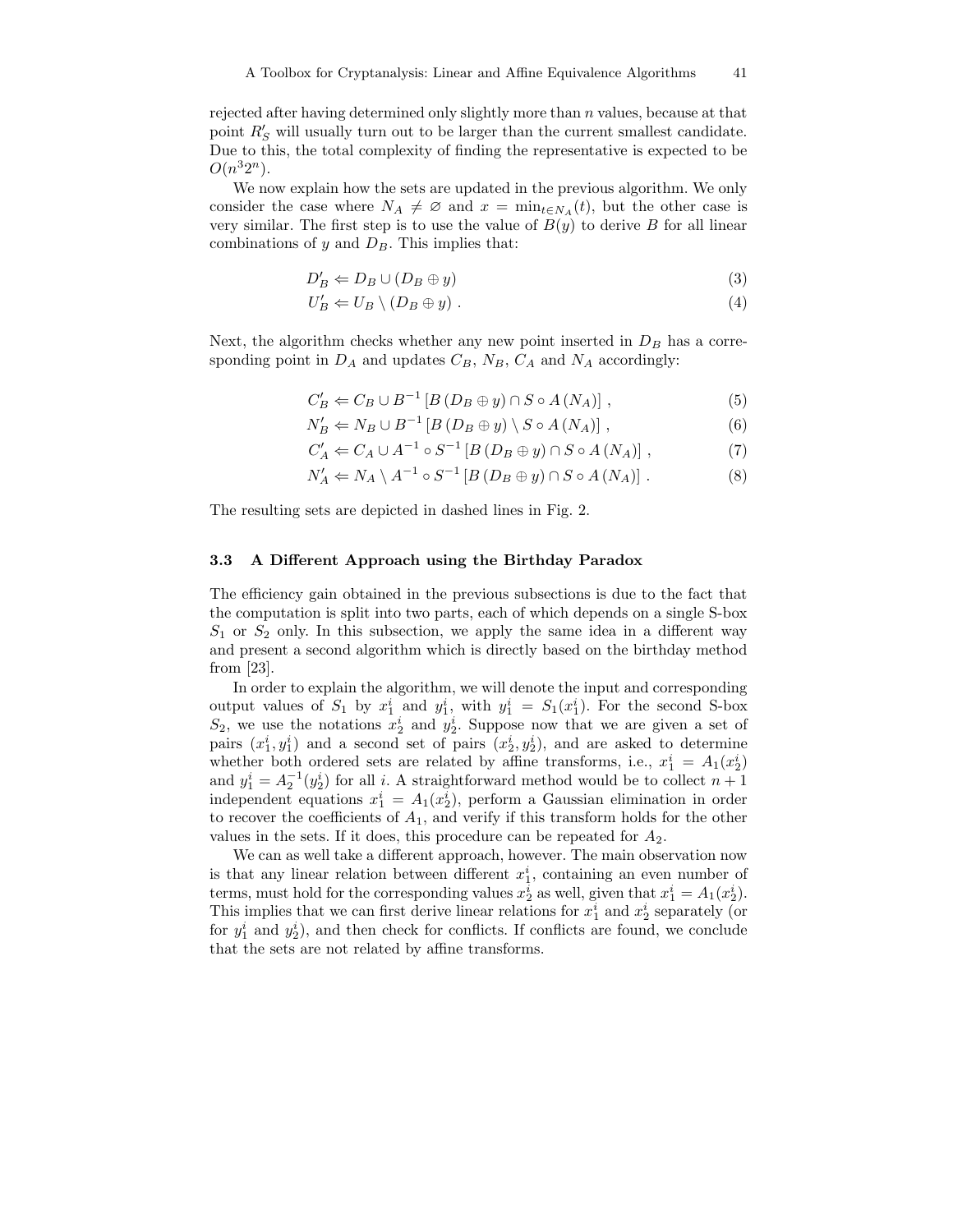This second approach allows to construct an efficient probabilistic algorithm for finding affine equivalences, given that they exist. For both  $S_1$  and  $S_2$ , we start with  $2^{3\cdot n/2}$  sets of 3 random pairs  $(x_j^i, y_j^i)$ , with  $i = 1, 2, 3$  and  $j = 1$  or 2 for  $S_1$  or  $S_2$  respectively. Out of these, two sets are likely to exist, such that  $x_1^i = A_1(x_2^i)$ and thus  $y_1^i = A_2^{-1}(y_2^i)$  for  $i = 1, 2, 3$  (due to the birthday paradox). We will call this a collision. If we were able to detect these collisions, we would immediately obtain linear equations relating the coefficients of  $A_1$  and  $A_2^{-1}$  and could start the amplification process described earlier. Applying the approach described in the previous paragraph to small sets of 3 pairs would result in a lot of false collisions, however. We therefore first need to expand the sets. In order to do this, we take all odd linear combinations of the values  $x_1^i$  and compute their image after applying  $S_1$ . This will yield new  $y_1^i$  values. We can then successively repeat this process in backward and forward direction, until the sets have the desired size. Note that this process assures that two expanded sets are still related by the affine transforms  $A_1$  and  $A_2$ , given that the original sets were.

The algorithm is expected to require about  $O(n^3 \cdot 2^{3 \cdot n/2})$  computations. Note that this algorithm is probabilistic (it will fail if no collisions occur), though its success probability can easily be increased by considering a larger number of random sets. It cannot be used to determine with certainty that two S-boxes are not equivalent, however, and this is an important difference with the previous deterministic algorithms. More details about this algorithm will be available in extended version of the paper.

## 4 Extensions

This section presents some useful extensions of the LE and AE algorithms.

#### 4.1 Self-Equivalent S-boxes

The affine equivalence algorithm was designed to discover equivalence relations between different S-boxes, but nothing prevents us from running the algorithm for a single S-box S. In this case, the algorithm will return affine mappings  $A_1$ and  $A_2$  such that  $A_2 \circ S \circ A_1 = S$ . The number of different solutions for this equation (denoted by  $s \geq 1$ ) can be seen as a measure for the symmetry of the S-box. We call S-boxes that have at least one non-trivial solution  $(s > 1)$ self-equivalent S-boxes.

#### 4.2 Equivalence of Non-invertible S-boxes

So far, we only considered equivalences between invertible  $n \times n$ -bit S-boxes, but similar equivalence relations exist for (non-invertible)  $n$  to  $m$ -bit S-boxes with  $m < n$ . This leads to a natural extension of our equivalence problem: find an  $n \times n$ -bit affine mapping  $A_1$  and an  $m \times m$ -bit affine mapping  $A_2$  such that  $A_2 \circ S_1 \circ A_1 = S_2$  for two given  $n \times m$ -bit S-boxes  $S_1$  and  $S_2$ .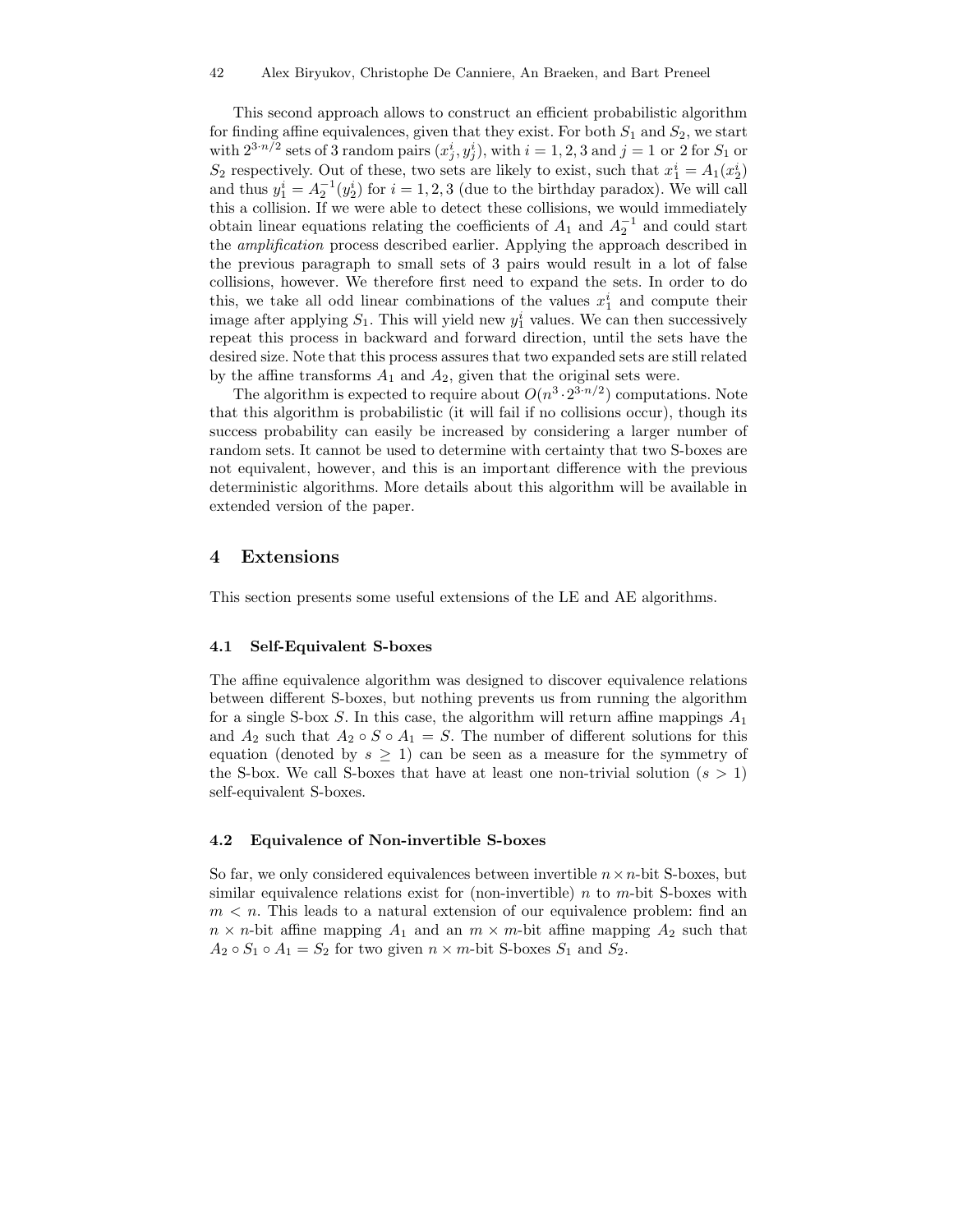The main problem when trying to apply the algorithms described above in this new situation, is that the exponential amplification process explicitly relies on the fact that the S-boxes are invertible. In cases where the difference  $n-m$  is not too large, slightly adapted versions of the algorithms still appear to be very useful, however.

The difference between the extended and the original algorithm resides in the way information about  $A_1$  is gathered. In the original algorithm, each iteration yields a number of additional distinct points which can directly be used to complete the affine mapping  $A_1$ . This time, the S-boxes are not uniquely invertible and the information obtained after each iteration will consist of two unordered sets of about  $2^{n-m}$  values which are known to be mapped onto each other. In order to continue, the algorithm first needs to determine which are the corresponding values in both sets. This can be done exhaustively if  $2^{n-m}$  is not too large, say less than 8. Once the order has been guessed,  $2^{n-m}$  points are obtained. Since slightly more than  $n$  points should suffice to reject a candidate for the representative, one would expect that the total complexity is:

$$
n^3 \cdot 2^n \cdot \left(2^{n-m}!\right) \overline{z^{n-m}} \ . \tag{9}
$$

In order to test the extended algorithm, we applied it to the eight  $6 \times 4$ -bit S-boxes of DES. The algorithm showed that no affine equivalences exist between any pair of S-boxes, with the single exception of  $S_4$  with itself. The equivalence relation was found to be  $B^{-1}S_4(A \cdot x \oplus a) \oplus b = S_4(x)$  with  $A = I$  and B a simple bit permutation [4, 3, 2, 1],  $a = 101111_2$  and  $b = 0110_2$ . Note that this specific property of  $S_4$  was already discovered by Hellman et al. [17] by looking at patterns in the lookup table.

#### 4.3 Almost Affine Equivalent S-boxes

Another interesting problem related to equivalence is the problem of detecting whether two S-boxes are *almost* equivalent. The S-boxes  $S_1$  and  $S_2$  are called almost equivalent if there exist two affine mappings  $A_1$  and  $A_2$  such that  $A_2 \circ$  $S_1 \circ A_1$  and  $S_2$  are equal, except in a few points (e.g., two values in the lookup table are swapped, or some fixed fraction of the entries are misplaced).

A solution to this problem can be found by observing that the linear equivalence algorithm of Sect. 2.1 requires only about  $O(n)$  S-box queries to uniquely determine the mappings  $A$  and  $B$  that correspond with a particular guess. After the mappings are discovered it is a matter of a simple consistency test to check all the other values, however for the "almost" equivalent case we may tolerate inconsistencies up to a given fraction  $f$  of the whole space. The algorithm should make sure that the defect points are not chosen for the construction of the mappings. If the fraction of defect points is small, it is sufficient to run our algorithm about  $(1-f)^{-const\cdot n}$  times with randomized order of guesses and pick the mappings with the minimal number of inconsistencies. For example for  $n = 8$ and the fraction of defects 20%, one will need about 10 iterations of our basic algorithm.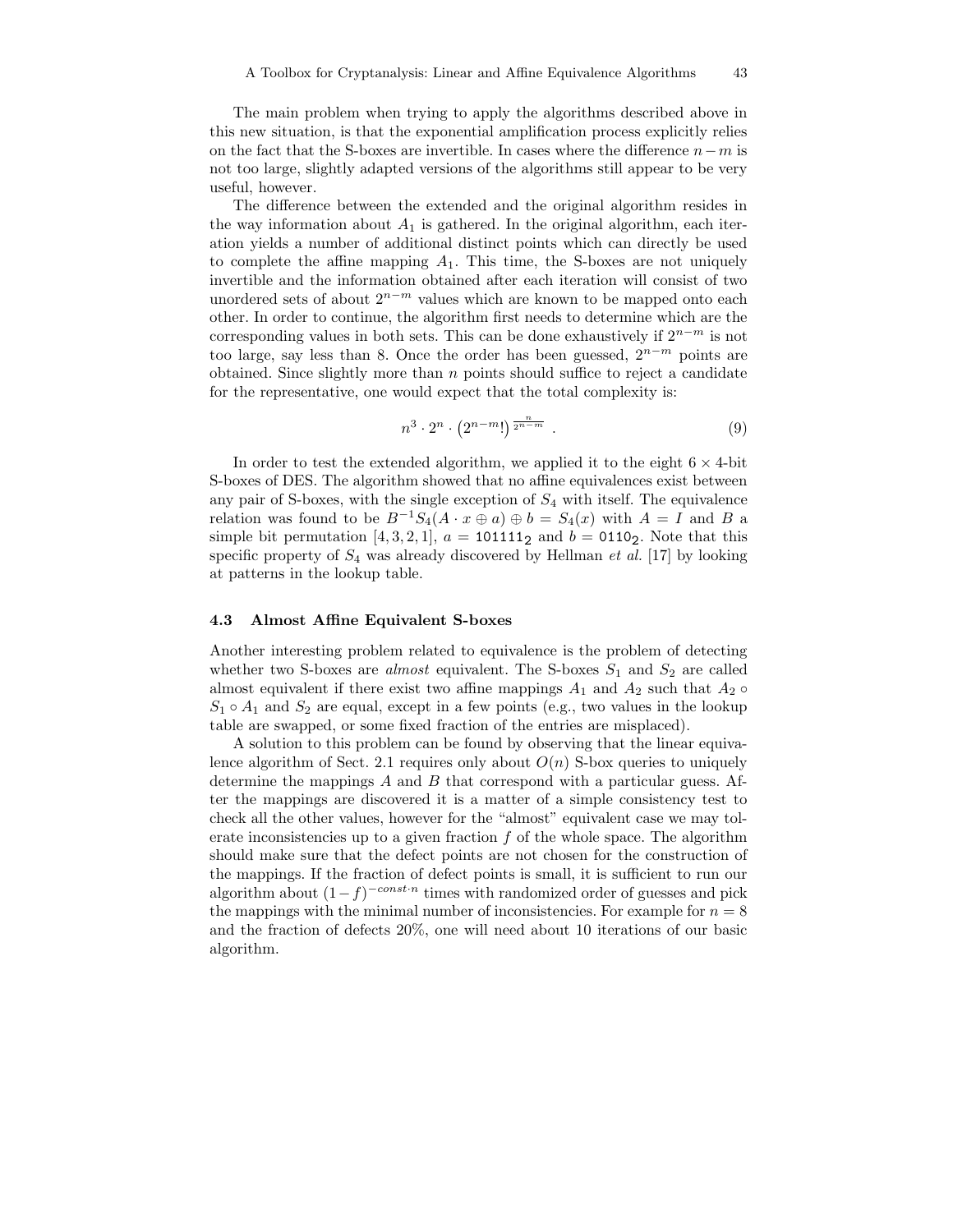## 5 Equivalent Descriptions of Various Ciphers

In this section we apply our tools to various ciphers in order to find equivalent descriptions.

#### 5.1 Rijndael

When our AE tool is run for the 8-bit S-box  $S$  used in Rijndael [13], as many as 2040 different self-equivalence relations are revealed (see Appendix B.2). Although this number might seem surprisingly high at first, we will show that it can easily be explained from the special algebraic structure of the S-box of Rijndael.

To avoid the confusion of working in  $GF(2^8)$  and  $GF(2)^8$  simultaneously, we first introduce the notation [a], which denotes the  $8 \times 8$ -bit matrix that corresponds to a multiplication by a in  $GF(2^8)$ . Similarly, we denote by Q the  $8 \times 8$ -bit matrix that performs the squaring<sup>3</sup> operation in  $GF(2^8)$ . Considering the fact that the Rijndael S-box is defined as  $S(x) = A(x^{-1})$  with A a fixed affine mapping (not to be confused with  $A_1$  or  $A_2$ ), we can now derive a general expression for all pairs of affine mappings  $A_1$  and  $A_2$  that satisfy  $A_2 \circ S \circ A_1 = S$ :

$$
A_1(x) = [a] \cdot Q^i \cdot x,\tag{10}
$$

$$
A_2(x) = A\left(Q^{-i} \cdot [a] \cdot A^{-1}(x)\right), \quad \text{with } 0 \le i < 8 \text{ and } a \in GF(2^8) \setminus \{0\}. \tag{11}
$$

Since i takes on 8 different values<sup>4</sup> and there are 255 different choices for a, we obtain exactly 2040 different solutions, which confirms the output of the AE algorithm.

The existence of these affine self-equivalences in Rijndael implies that we can insert an additional affine layer before and after the S-boxes without affecting the cipher. Moreover, since the mixing layer of Rijndael only consists of additions and multiplications with constants in  $GF(2^8)$ , and since  $[a] \cdot Q^i \cdot [c] = [c^{2^i}] \cdot [a] \cdot$  $Q<sup>i</sup>$ , we can easily push the input mapping  $A<sub>1</sub>$  through the mixing layer. This allows us to combine  $A_1$  with the output mapping of a previous layer of S-boxes, with the plaintext, the round constants or with the key. The resulting ciphers are generalizations<sup>5</sup> of the eight "squares" of Rijndael, obtained in a somewhat different way by Barkan and Biham [4]. By modifying the field polynomial used in these 2040 ciphers, one should be able to expand the set of 240 dual ciphers in The Book of Rijndaels [5] to a set of 61,200 ciphers.

Note that these ideas also apply to a large extent to other ciphers that use S-boxes based on power functions. These include Camellia, Misty and Kasumi (see Appendix B.2).

<sup>&</sup>lt;sup>3</sup> Note that this is possible since squaring is a linear operation in  $GF(2^8)$  (see also [4]).

<sup>&</sup>lt;sup>4</sup> One can easily check that  $Q^8 = I$  and thus  $Q^{-i} = Q^{8-i}$ .

<sup>&</sup>lt;sup>5</sup> For  $a = 1$  we obtain the 8 square ciphers constructed in [4].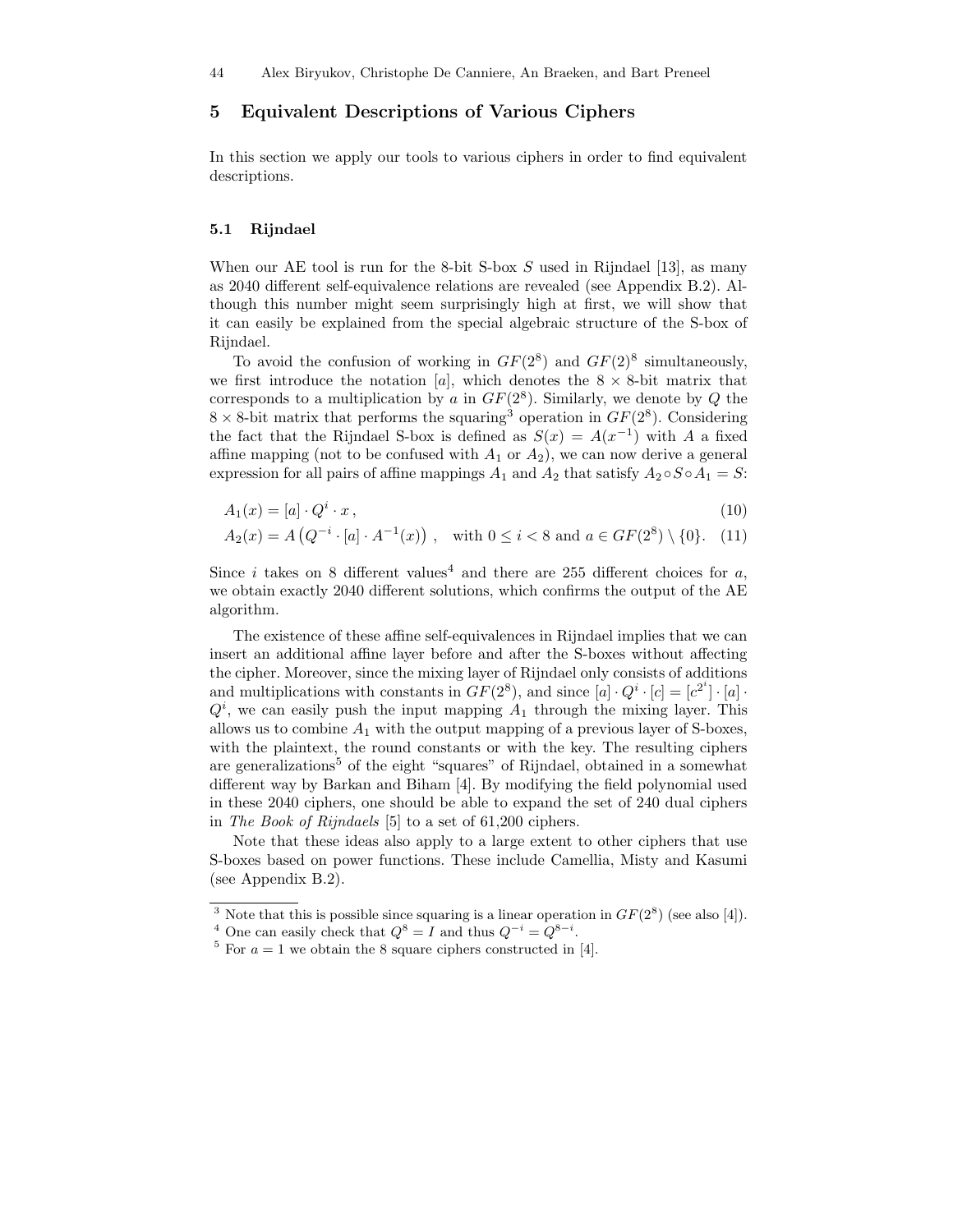#### 5.2 Other SPN Ciphers

All affine equivalences in the Rijndael S-box are directly related to its simple algebraic structure, but using our general AE tool, we can also build equivalent representations for S-boxes that are harder to analyze algebraically. Two examples are Serpent [6] and Khazad [2].

An interesting property that is revealed by the AE algorithm is that the set of eight S-boxes used in Serpent (see Appendix B.2) contains three pairs of equivalent S-boxes  $({S_2, S_6}, {S_3, S_7}, {S_4, S_5})$  and one pair of inversely equivalent S-boxes  $({S_0, S_1^{-1}})$ . Moreover, four of the S-boxes are self-equivalent. This allows to apply specific modifications to the mixing layer and to change the order in which the S-boxes are used, and this without affecting the output of the cipher. Notice also that the two inversely equivalent S-boxes  $(S_0 \text{ and } S_1)$  are used in consecutive rounds. The mixing layer probably prevents this property from being exploited, however.

In the case of Khazad, both  $4 \times 4$ -bit S-boxes P and Q are found to be selfand mutually equivalent. This implies that the complete cipher can be described using affine mappings and a single non-linear  $4 \times 4$ -bit lookup table. Note that this is not necessarily as bad as it sounds: each cipher can be described with affine mappings and a single non-linear  $2 \times 1$ -bit AND.

#### 5.3 DES

Sect. 4.2 already mentions that one of the  $6 \times 4$ -bit S-boxes used in DES  $(S_4)$ is self-equivalent and that no other equivalences exist. All DES S-boxes have the special property that they can be decomposed into four  $4 \times 4$ -bit S-boxes. Hence, it might be interesting to look for equivalences in these smaller S-boxes as well. This time, many equivalences and self-equivalences are found (we refer to Appendix B.1 for more details). To our knowledge these were not previously known.

#### 6 Application to Generalized Even-Mansour Scheme

In this section we apply our algorithms to a generalized Even-Mansour scheme. In [14] Even and Mansour proposed the following construction: given a fixed  $n \times n$ -bit pseudo-random permutation F, one adds two n-bit secret keys  $K_1$  and  $K_2$  at the input and at the output of the scheme, i.e.,  $C = F(K_1 \oplus P) \oplus K_2$ . The result is provably secure against a known plaintext attack with  $O(2^n)$  steps and a chosen plaintext attack with  $O(2^{n/2})$  steps. The chosen plaintext attack which matches the lower bound was shown by Daemen in [12], and a known plaintext with the same complexity was given by Biryukov and Wagner in [9].

Consider a generalized Even-Mansour scheme, in which key additions are replaced by secret affine transforms  $A_1, A_2$ , i.e.,  $C = A_2(F(A_1(P)))$ . It seems that a standard application of Daemen's attack, or a slide-with-a-twist attack to this cipher will not work. However a simple application of our affine equivalence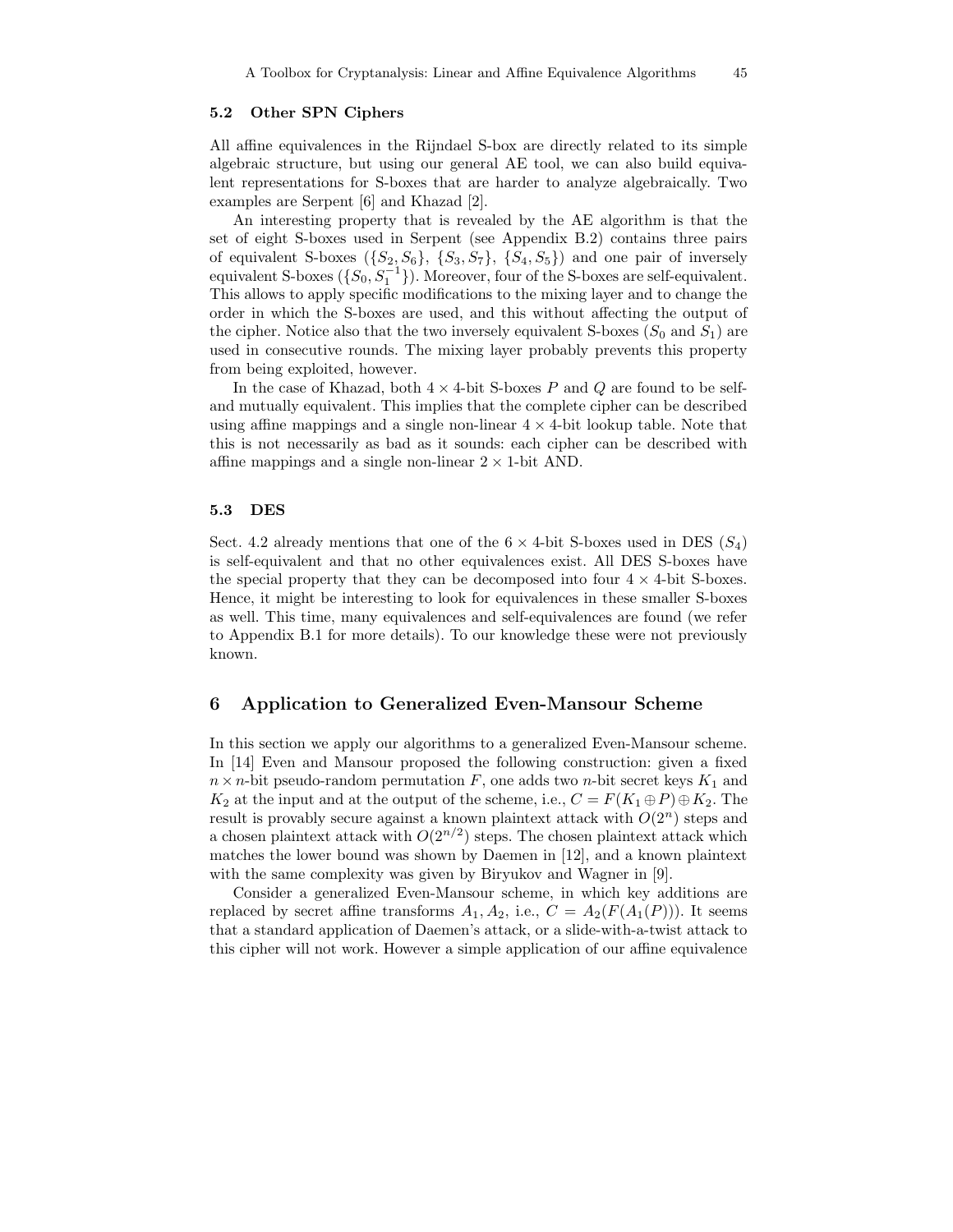algorithm provides an attack on such a construction. Indeed, the attacker is given two black boxes for which he has only oracle access: the box  $S_1$  that implements the cipher  $S_1 = A_2(F(A_1(P)))$ , and the box  $S_2$  that implements the pseudorandom permutation  $S_2 = F$ . The attacker knows that  $S_1$  and  $S_2$  are affine equivalent, and his goal is to find the equivalence, which is the secret key. In this formulation it is exactly the problem that can be solved by our AE algorithm. The complexity of this adaptive chosen plaintext/adaptive chosen ciphertext attack is  $O(n^{3}2^{2n})$  steps. This compares very favorably to an exhaustive search of  $O(2^{n^2})$  steps.

## 7 Decomposition of Large S-boxes using Smaller S-boxes

In this section we consider the following problem: given an  $n \times n$ -bit S-box, represent it with an SPN network of smaller  $m \times m$ -bit S-boxes. How many Sbox layers of SPN one has to provide? The natural motivation for this question is twofold: S-boxes that allow SPN-representations with few layers may allow a simple representation as systems of low-degree equations, which in term might be exploited by algebraic attacks or other cryptanalytic approaches. Another obvious motivation is more efficient hardware/software implementations. This section gives a lower bound for the number of S-box layers of an SPN network when representing an arbitrary  $n \times n$ -bit S-box based on a simple counting argument. We also show how to solve this problem for SPNs consisting of three S-box layers separated by two affine layers.

We look for representations of an  $n \times n$ -bit S-box by an SPN of k smaller  $m \times$ m-bit S-boxes. We derive a relation between  $n, m, k$ , and the number l of S-box layers of SPN, which gives us a lower bound for the number of S-box layers one has to provide. An SPN network with  $l$  layers, each layer consisting of  $k$  parallel  $m \times m$ -bit S-boxes and an affine transformation, gives rise to approximately

$$
(2^m!)^k \left(\frac{1}{k!} \left(\frac{2^m!}{2^{2m}(2^m-2^{m-1})^2\cdots (2^m-1)^2}\right)^k 2^n (2^n-2^{n-1})\cdots (2^n-1)\right)^{l-1}
$$

different S-boxes. This number is obtained by first taking k arbitrary  $m \times$ m-bit S-boxes. In each of the following  $l - 1$  rounds there are  $2^{n}(2^{n} - 1)$  $2^{n-1}$ ) · · ·  $(2^n-1)$  different choices for an affine transformation and approximately  $\frac{2^m}{2^{2m}(2^m-2^{m-1})^2\cdots(2^m-1)^2}$  different choices for an S-box because the S-box has to belong to a different affine equivalence class.<sup>6</sup> If we compare this number with the total number of  $n \times n$ -bit S-boxes  $2^n!$ , we get a lower bound for the number of S-box layers. Results for the most typical cases are shown in Table 1.

One of the conclusions that may be drawn from this table is that popular 8-bit S-boxes might be vulnerable to simple representations with 4-bit S-boxes.

<sup>6</sup> Here we use the approximation for the number of equivalence classes, however for small  $m$  the approximation is not valid and we used exact values, found by careful counting of equivalence classes (see Table 5 in Appendix C).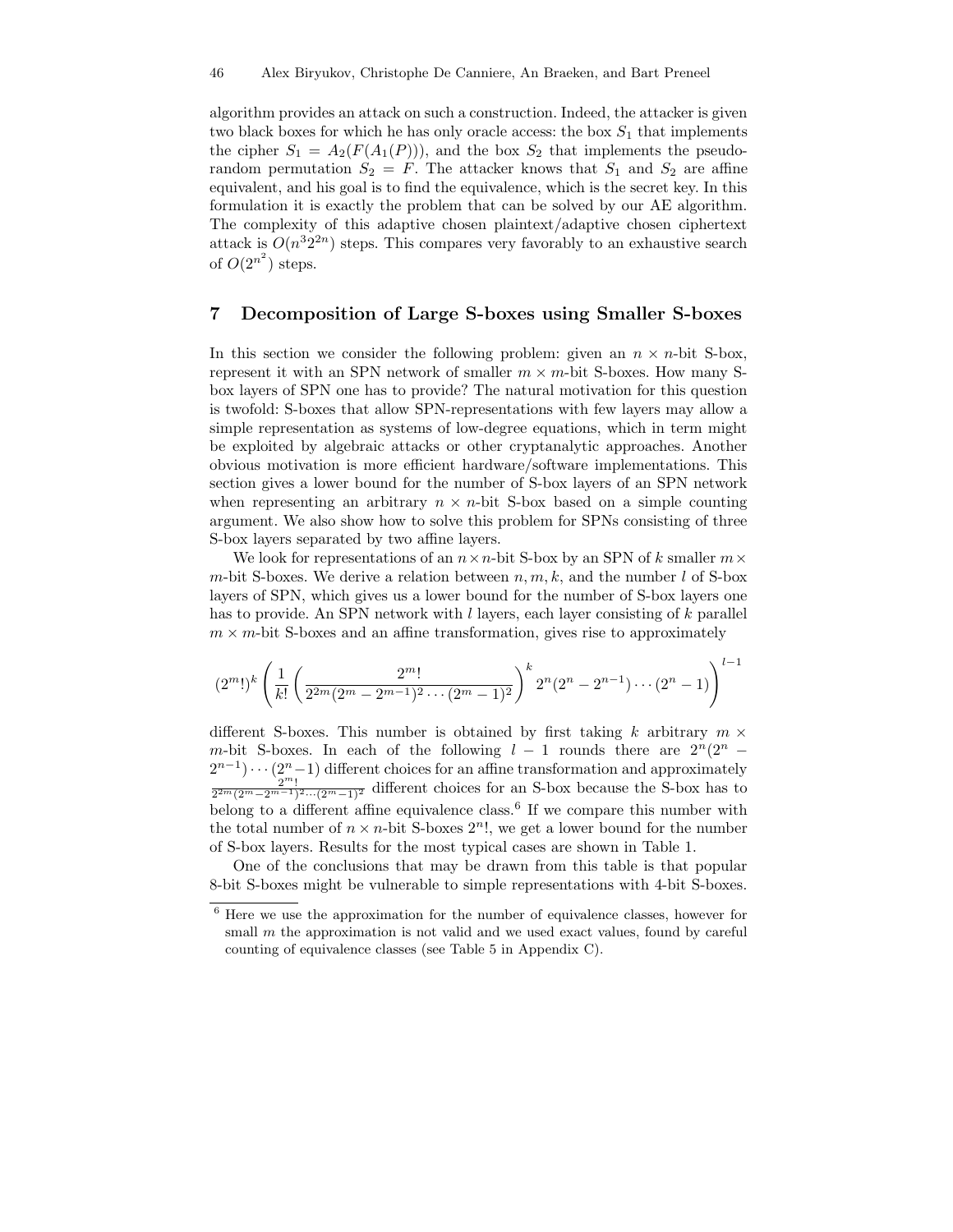**Table 1.** Number of SPN layers for various choices of parameters  $n$  and  $m$ .

| Original S-box size: $n$ |           |      |    | 10 | 12.        | 12 | 12. |             | 16. |
|--------------------------|-----------|------|----|----|------------|----|-----|-------------|-----|
| Small S-box size : $m$   |           |      |    |    |            |    |     |             |     |
| Small S-boxes            | $k = n/m$ | 2    |    |    | 4          |    |     |             |     |
| Layers of SPN            |           | -20- | 43 |    | 39 276 246 |    |     | 75 3196 285 |     |

On the other hand, 12-bit and 16-bit S-boxes look less vulnerable to S-box decomposition.

If we know that a large S-box has the internal structure of an SPN with three S-box layers, we can apply a very efficient multiset attack described by Biryukov and Shamir in [8] to recover the hidden structure. Such an attack uses  $2^{2m}$  queries to the S-box and  $k2^{3m}$  steps of analysis and is very efficient for all  $m$ -bit S-boxes of practical importance. For example this approach would be able to recover the structure of the S-boxes of Khazad [2] and Whirlpool [3] if these S-boxes would be presented just by an  $8 \times 8$ -bit lookup table. Extension of this approach beyond five layers is still an open problem.

## 8 Summary

In the view of rising interest in algebraic properties of various symmetric primitives, this paper provided several generic algorithms for the toolbox of a cryptanalyst/cipher designer. We developed very efficient algorithms for detecting linear and affine equivalence of bijective S-boxes. We also studied extensions of these algorithms for the case of non-bijective S-boxes with small input/output deficiency, and to the case of checking for *almost* equivalence between S-boxes. This notion of almost equivalence introduces an interesting metric over S-box equivalence classes. We have shown that our affine equivalence algorithm may be viewed as an attack on a generalized Even-Mansour scheme with XORs replaced by secret affine mappings. We also described new equivalences found in many popular ciphers: Rijndael, DES, Camellia, Misty, Kasumi, Khazad. Finally, we discussed the problem of S-box decomposition into small S-box SPN (a property of interest to some algebraic attacks and to hardware designers) and provided simple lower bounds for this problem.

Acknowledgements. We would like to thank Jasper Scholten for his helpful advice as well as the anonymous referees, whose comments helped to improve this paper.

## References

1. K. Aoki, T. Ichikawa, M. Kanda, M. Matsui, S. Moria, J. Nakajima, T. Tokita, Camellia: A 128-Bit Block Cipher Suitable for Multiple Platforms - Design and Analysis, submitted to NESSIE, 2000. Available at http://www.cryptonessie. org.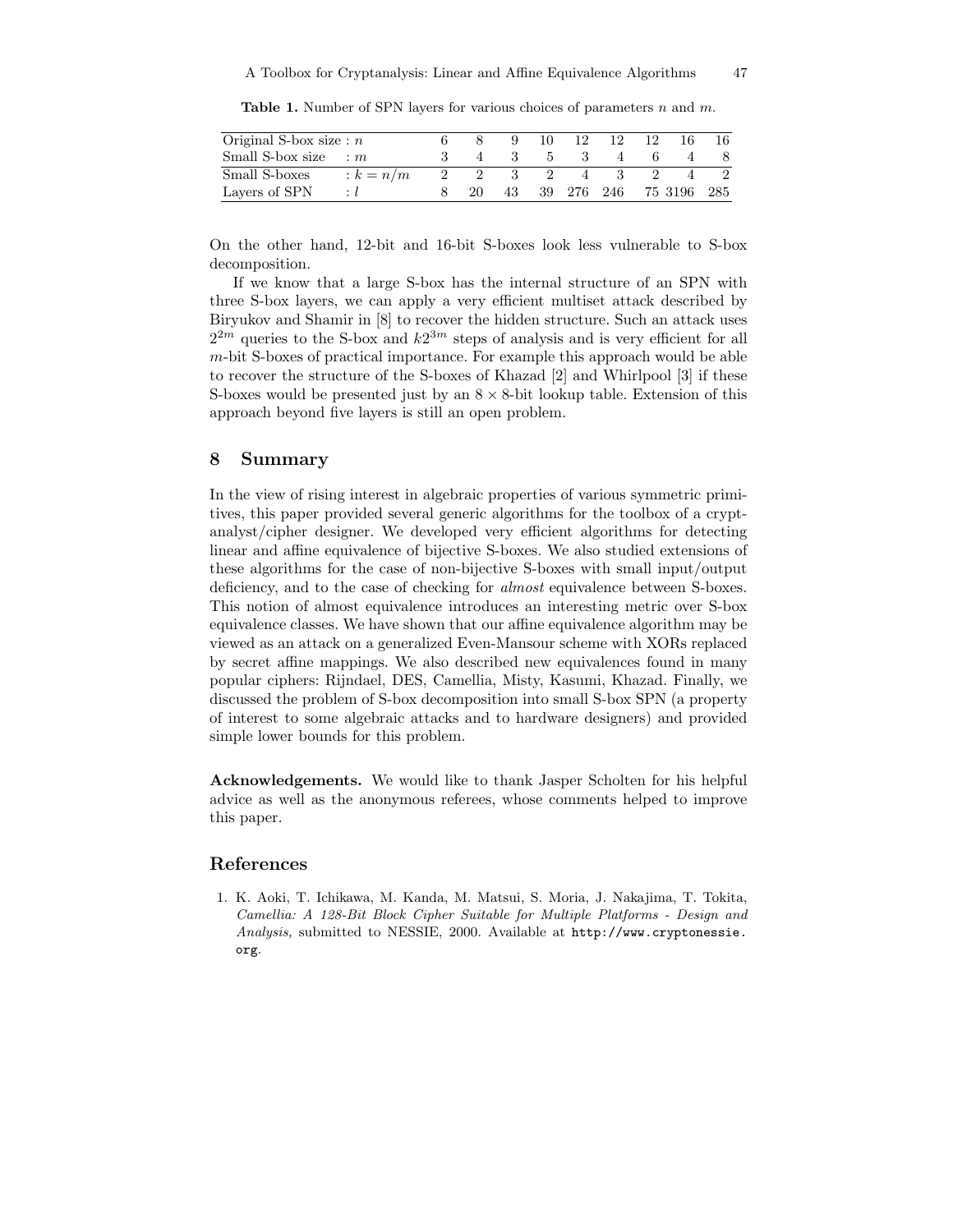48 Alex Biryukov, Christophe De Canniere, An Braeken, and Bart Preneel

- 2. P.S.L.M. Baretto, V. Rijmen, The Khazad Legacy-Level Block Cipher, submitted to NESSIE, 2000. Available at http://www.cryptonessie.org.
- 3. P.S.L.M. Baretto, V. Rijmen, The Whirlpool Hashing Function, submitted to NESSIE, 2000. Available at http://www.cryptonessie.org.
- 4. E. Barkan, E. Biham, In how Many Ways Can You Write Rijndael, Proceedings of Asiacrypt 2002, LNCS, to appear. Earlier version at IACR eprint server, http: //eprint.iacr.org/.
- 5. E. Barkan, E. Biham, The Book of Rijndaels, Available on IACR eprint server, http://eprint.iacr.org/.
- 6. E. Biham, R.J. Anderson, L.R. Knudsen, Serpent: A New Block Cipher Proposal, Proceedings of Fast Software Encryption'98, LNCS 1372, pp. 222–238, Springer-Verlag, 1998.
- 7. E. Biham, A. Shamir, Differential cryptanalysis of the Data Encryption Standard, Springer-Verlag 1993.
- 8. A. Biryukov, A. Shamir, Structural Cryptanalysis of SASAS, LNCS 2045, Proceedings of Eurocrypt 2001, pp.394–405, Springer-Verlag, 2001.
- 9. A. Biryukov, D. Wagner, Advanced Slide Attacks, Proceedings of Fast Software Encryption 2000, LNCS 1807, pp. 589–606, Springer-Verlag, 2000.
- 10. N. Courtois, J. Pieprzyk, Cryptanalysis of Block Ciphers with Overdefined Systems of Equations, Proceedings of Asiacrypt'2002, LNCS, to appear. Earlier version at IACR eprint server, http://eprint.iacr.org/.
- 11. D. Coppersmith, S. Winograd, Matrix Multiplication via Arithmetic Progressions, Proceedings of the Nineteenth Annual ACM Symposium on Theory of Computing, pp.1-6, 1987.
- 12. J. Daemen, Limitations of the Even-Mansour Construction, Proceedings of Asiacrypt'91, LNCS 739, pp. 495–499, Springer-Verlag, 1991.
- 13. J. Daemen, V. Rijmen, The Design of Rijndael, Springer Verlag, 2002.
- 14. S. Even, Y. Mansour, A Construction of a Cipher from a Single Pseudorandom Permutation, Journal of Cryptology, Vol. 10, no. 3, pp. 151–161, Springer-Verlag, 1997.
- 15. J. Fuller, W. Millan, On linear Redundancy in the AES S-Box, Available online on http://eprint.iacr.org/, 2002.
- 16. M. A. Harrison, On the Classification of Boolean Functions by the General Linear and Affine Group, Journal of the Society for Industrial and Applied Mathematics, Vol. 12, pp. 284–299, 1964.
- 17. M.E. Hellman, R. Merkle, R. Schroppel, L. Washington, W. Diffie, S. Pohlig, P. Schweitzer, Results of an initial attempt to cryptanalyze the NBS Data Encryption Standard. Technical report, Stanford University, U.S.A., September 1976.
- 18. K. Kim, S. Lee, S. Park, D. Lee, Securing DES S-boxes Against Three Robust Cryptanalysis, Proceedings of SAC'95, pp. 145–157, 1995.
- 19. C.S. Lorens, Invertible Boolean Functions, Space General Corporation Report, 1962.
- 20. M. Matsui, Linear Cryptanalysis Method for DES Cipher, Proceedings of Eurocrypt'93, LNCS 765, pp. 386–397, Springer-Verlag, 1993.
- 21. M. Matsui, New Block Encryption Algorithm MISTY, Proceedings of Fast Software Encryption '97, LNCS 1267, pp. 54–68, Springer-Verlag, 1997.
- 22. S. Murphy, J.B. Robshaw, Essential Algebraic Structure Within the AES, Proceedings of CRYPTO 2002, LNCS 2442, pp.17–38, Springer-Verlag 2002.
- 23. J. Patarin, L. Goubin, N. Courtois, Improved Algorithms for Isomorphisms of Polynomials, Proceedings of Eurocrypt'98, LNCS 1403, pp.184-200, Springer-Verlag, 1998.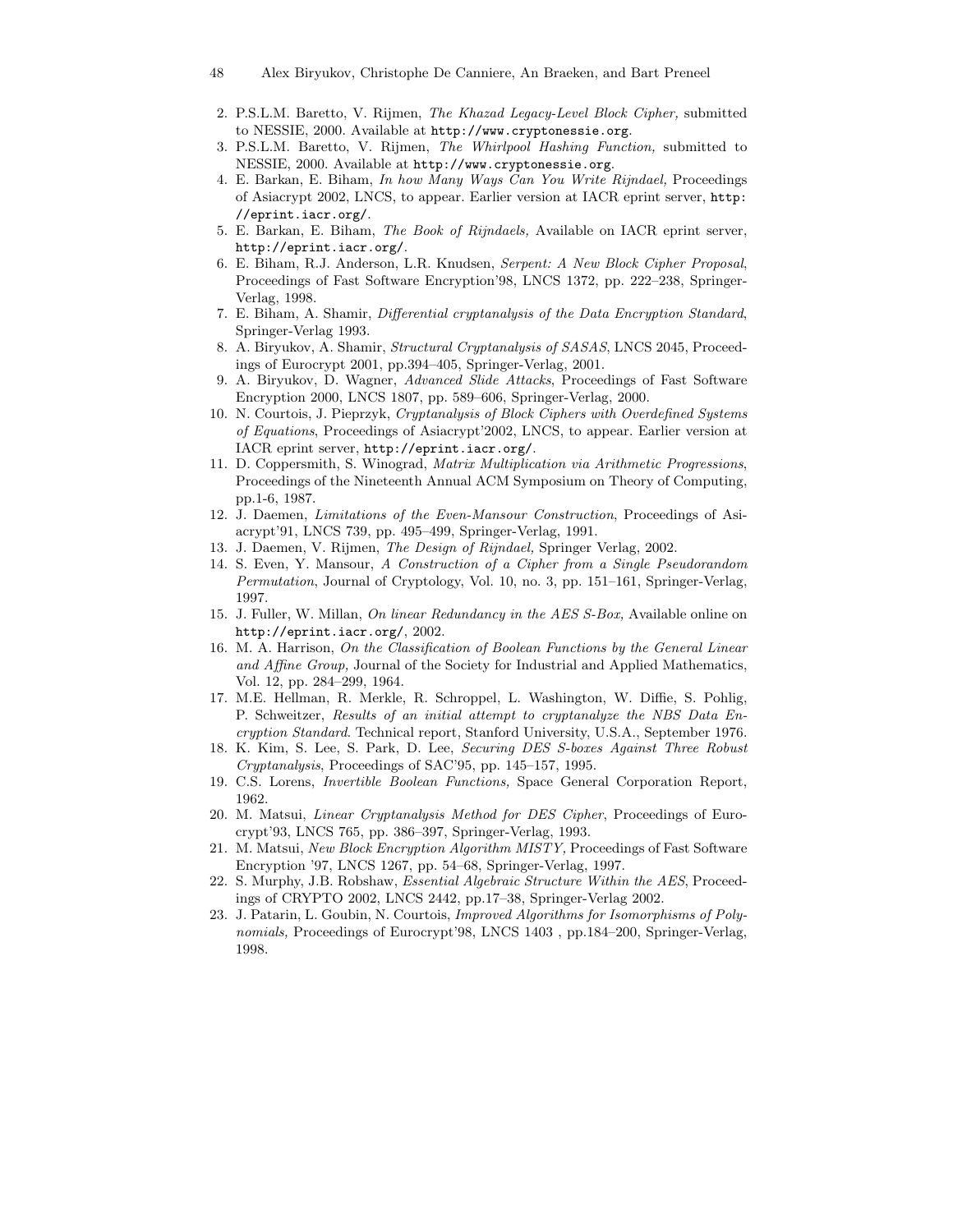| Dimension                                    | $\colon n$ |  |  |  | 4 5 6 7 8 9 10 12 16 24 32                                                                                                  |  |  |
|----------------------------------------------|------------|--|--|--|-----------------------------------------------------------------------------------------------------------------------------|--|--|
| $LE$ and $E$ and $E$ and $E$ and $E$ and $E$ | $n^22^n$   |  |  |  | $2^8$ $2^{10}$ $2^{11}$ $2^{13}$ $2^{14}$ $2^{15}$ $2^{17}$ $2^{19}$ $2^{24}$ $2^{33}$ $2^{42}$                             |  |  |
| AE : $n^2 2^{2n}$                            |            |  |  |  | $2^{12} \ 2^{15} \ 2^{17} \ 2^{20} \ 2^{22} \ 2^{24} \ 2^{27} \ 2^{31} \ 2^{40} \ 2^{57} \ 2^{74}$                          |  |  |
| AE $(n-m=1): 2^n n^2 (2!)^{\frac{n}{2}}$     |            |  |  |  | $2^{10} \ 2^{12} \ 2^{14} \ 2^{16} \ 2^{18} \ 2^{20} \ 2^{22} \ 2^{25} \ 2^{32} \ 2^{45} \ 2^{58}$                          |  |  |
| AE $(n-m=2): 2^n n^2 (2^2!)^{\frac{n}{2^2}}$ |            |  |  |  | $2^{13} \ \ 2^{15} \ \ 2^{18} \ \ 2^{21} \ \ 2^{23} \ \ 2^{26} \ \ 2^{28} \quad 2^{33} \ \ 2^{42} \ \ 2^{61} \ \ 2^{79}$    |  |  |
| AE $(n-m=3): 2^n n^2 (2^3!)^{\frac{n}{2^3}}$ |            |  |  |  | $2^{16} \ \ 2^{19} \ \ 2^{23} \ \ 2^{26} \ \ 2^{29} \ \ 2^{33} \ \ 2^{36} \quad \ 2^{42} \ \ 2^{55} \ \ 2^{79} \ \ 2^{103}$ |  |  |

Table 2. Complexities of linear and affine algorithms.

## A Complexities of LE and AE Algorithms

In this appendix we compute the complexities of the LE and AE algorithms together with complexities of the AE algorithm for the non-bijective case, which are shown in Table 2. Note that we use  $n^2$  for the complexity of the Gaussian elimination since  $n \leq 32$  and we assume an efficient implementation using 32-bit operations.

## B Equivalent S-boxes in Concrete Ciphers

In this appendix we briefly discuss the affine equivalences found between S-boxes of various ciphers.

## $B.1$  DES and  $S<sup>5</sup>$ DES

As mentioned in Sect. 4.2, there are no affine equivalences between the  $6 \times 4$ -bit S-boxes of DES, except for  $S_4$ . However, when each S-box is decomposed into its four  $4 \times 4$ -bit S-boxes, then additional equivalences appear. The relations are summarized in the extended version of the paper. The most noticeable properties are the fact that all  $4 \times 4$ -bit S-boxes of  $S_4$  ( $S_{4,0}$ ,  $S_{4,1}$ ,  $S_{4,2}$  and  $S_{4,3}$ ) belong to the same class, and that a relatively large number of S-boxes are equivalent to their inverse.

After the introduction of DES, different sets of alternative S-boxes have been proposed. In 1995, Kwangjo Kim *et al.* suggested to use the so-called  $S^5$ DES S-boxes, which were designed with additional criteria in order to achieve immunity against differential, linear, and Improved Davies' cryptanalysis. The table showing how this influences the equivalence relations is omitted due to space limits and can be found in the extended version of the paper. A first conclusion is that the new set contains considerably more equivalent  $4 \times 4$ -bit S-boxes.<sup>7</sup> In addition, there is a clear increase of  $s$ , the number of self-equivalences. Given the fact that the size of an equivalence class is proportional to  $1/s$ , we conclude that the new design criteria considerably reduce the space from which the S-boxes or their inverses are chosen.

<sup>7</sup> Note that none of these S-boxes is equivalent to any of the original DES S-boxes due to the additional design criteria.